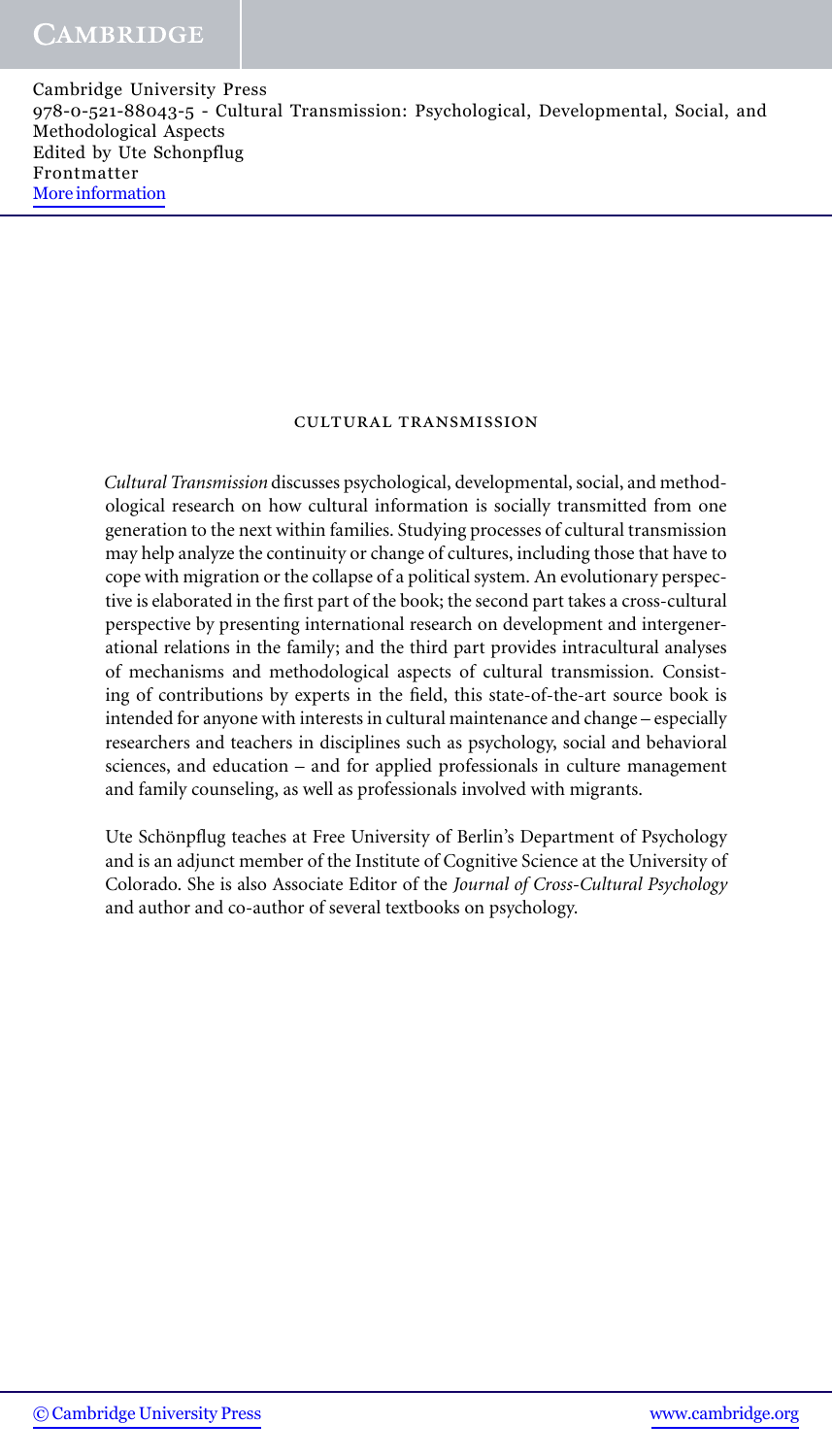### culture and psychology

*Series Editor* David Matsumoto, *San Francisco State University*

As an increasing number of social scientists come to recognize the pervasive influence of culture on individual human behavior, it has become imperative for culture to be included as an important variable in all aspects of psychological research, theory, and practice. Culture and Psychology is an evolving series of works that brings the study of culture and psychology into a single, unified concept.

Ute Schönpflug, Cultural Transmission

Evert van de Vliert, *Climate, Affluence, and Culture*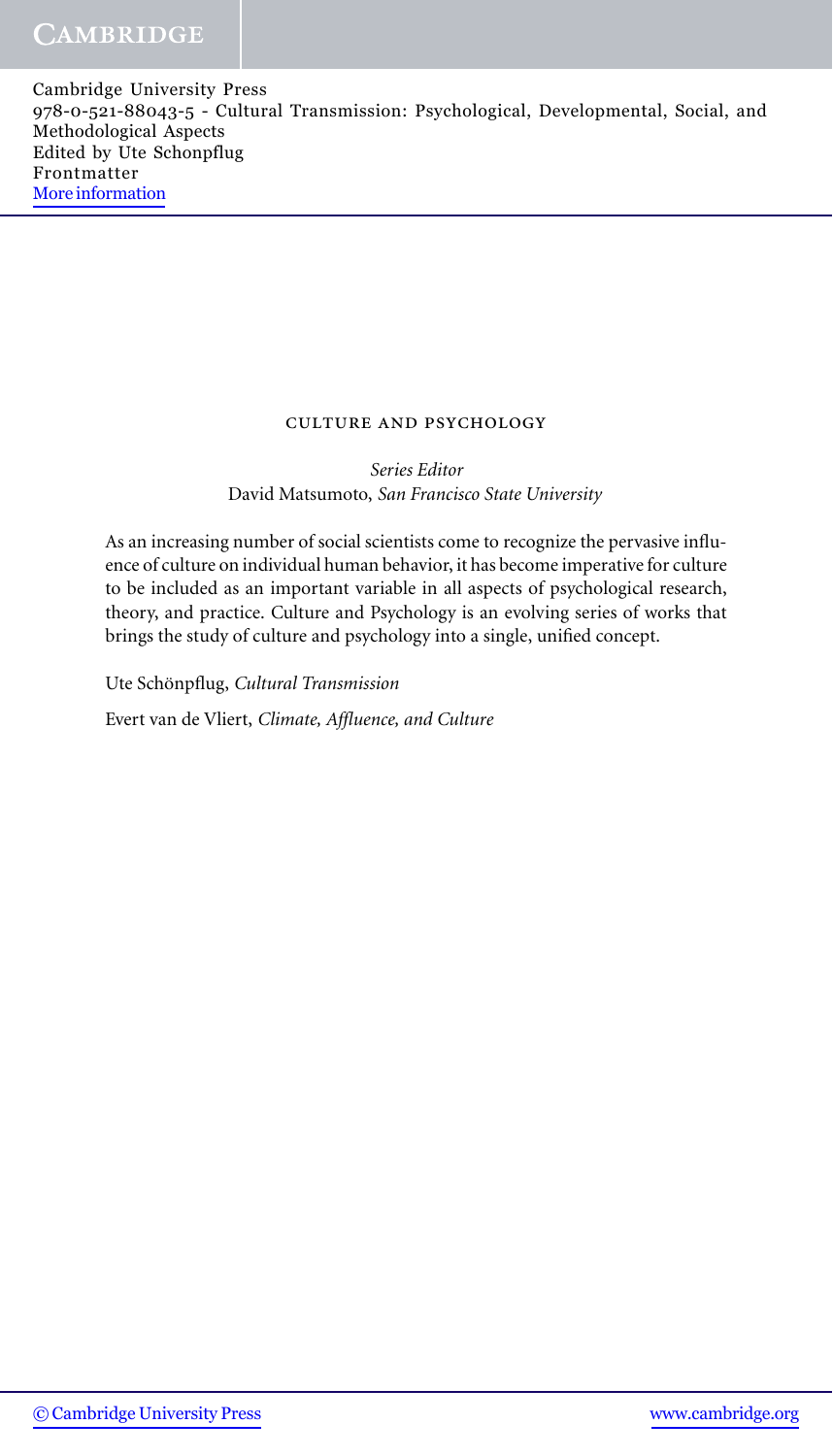# Cultural Transmission

# psychological, developmental, social, and methodological aspects

# Edited by

Ute Schönpflug *Free University of Berlin*

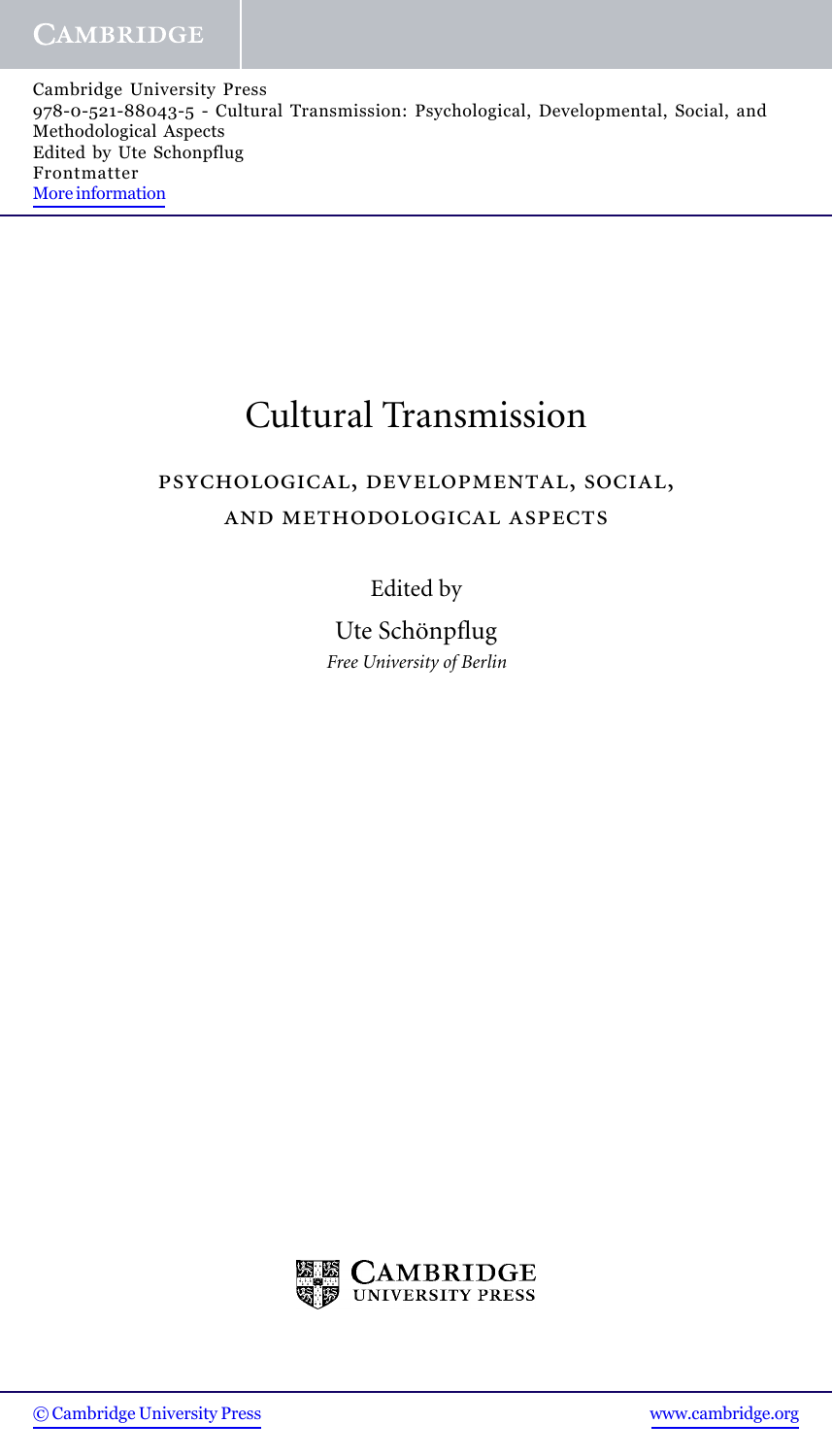| Cambridge University Press                                                           |  |
|--------------------------------------------------------------------------------------|--|
| 978-0-521-88043-5 - Cultural Transmission: Psychological, Developmental, Social, and |  |
| Methodological Aspects                                                               |  |
| Edited by Ute Schonpflug                                                             |  |
| Frontmatter                                                                          |  |
| More information                                                                     |  |
|                                                                                      |  |

cambridge university press Cambridge, New York, Melbourne, Madrid, Cape Town, Singapore, São Paulo, Delhi

Cambridge University Press 32 Avenue of the Americas, New York, NY 10013-2473, USA

www.cambridge.org Information on this title: www.cambridge.org/9780521706575

c Cambridge University Press 2009

This publication is in copyright. Subject to statutory exception and to the provisions of relevant collective licensing agreements, no reproduction of any part may take place without the written permission of Cambridge University Press.

First published 2009

Printed in the United States of America

*A catalog record for this publication is available from the British Library.*

*Library of Congress Cataloging in Publication Data*

Cultural transmission : psychological, developmental, social, and methodological aspects / edited by Ute Schönpflug. p. cm. – (Culture and psychology) Includes index. ISBN 978-0-521-88043-5 (hardback) – ISBN 978-0-521-70657-5 (pbk.) 1. Socialization. 2. Ethnopsychology. 3. Cognition and culture. 4. Learning – Social aspects. 5. Learning, Psychology of. I. Schönpflug, Ute, 1940– II. Title. III. Series. GN510.C83 2008 303.3- 2008029336 ISBN 978-0-521-88043-5 hardback

ISBN 978-0-521-70657-5 paperback

Cambridge University Press has no responsibility for the persistence or accuracy of URLs for external or third-party Internet Web sites referred to in this publication and does not guarantee that any content on such Web sites is, or will remain, accurate or appropriate. Information regarding prices, travel timetables, and other factual information given in this work are correct at the time of first printing, but Cambridge University Press does not guarantee the accuracy of such information thereafter.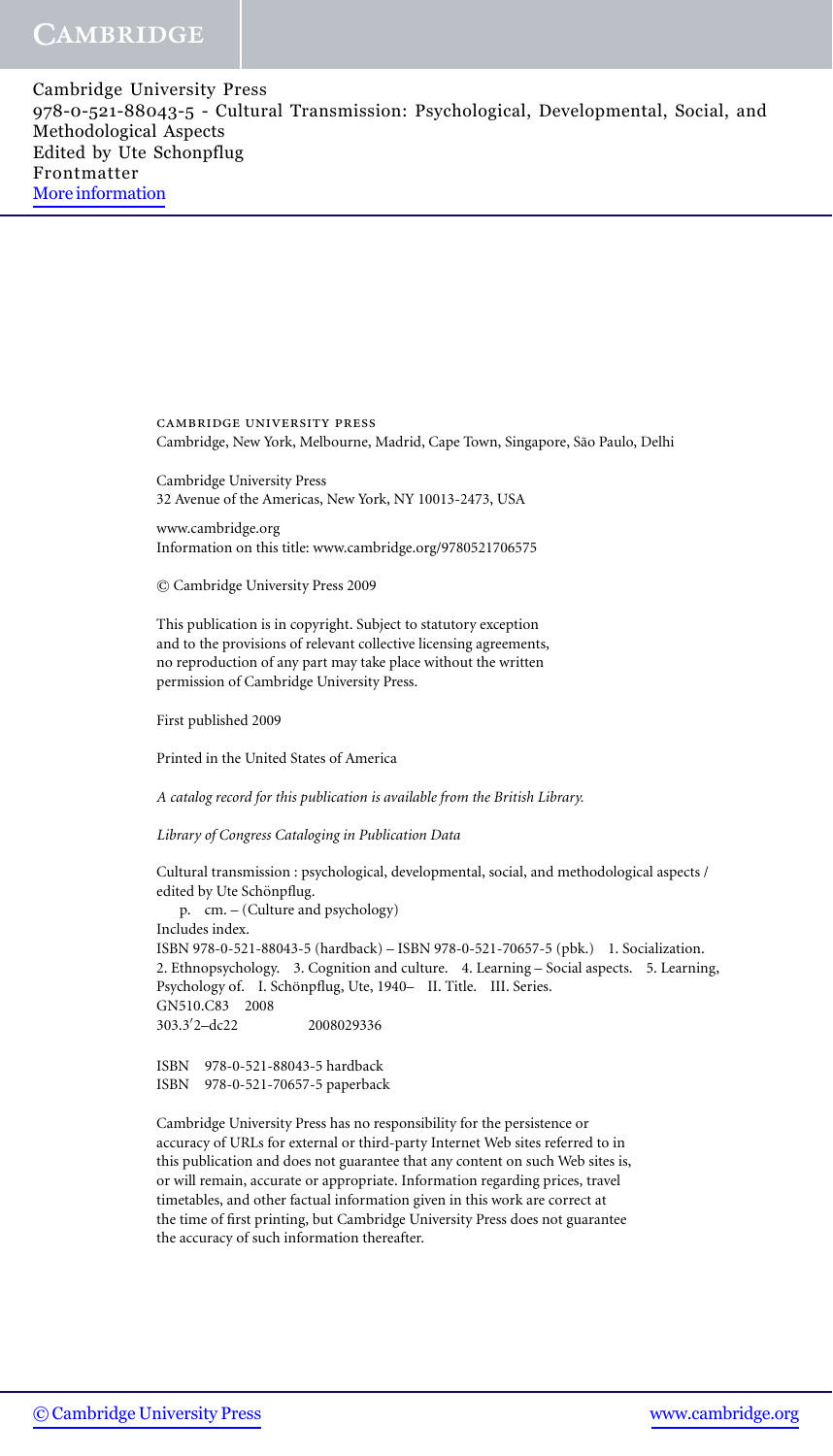| Cambridge University Press                                                           |  |
|--------------------------------------------------------------------------------------|--|
| 978-0-521-88043-5 - Cultural Transmission: Psychological, Developmental, Social, and |  |
| Methodological Aspects                                                               |  |
| Edited by Ute Schonpflug                                                             |  |
| Frontmatter                                                                          |  |
| More information                                                                     |  |
|                                                                                      |  |

## **CONTENTS**

| Foreword<br>David Matsumoto                                                                                                                                                           | page xi      |
|---------------------------------------------------------------------------------------------------------------------------------------------------------------------------------------|--------------|
| Contributors                                                                                                                                                                          | XV           |
| 1. Introduction to Cultural Transmission: Psychological,<br>Developmental, Social, and Methodological Aspects                                                                         | $\mathbf{1}$ |
| 2. Theory and Research in Cultural Transmission:<br>A Short History<br>Ute Schönpflug                                                                                                 | 9            |
| PART ONE: EVOLUTIONARY PERSPECTIVE                                                                                                                                                    |              |
| 3. Cultural Transmission: A View from Chimpanzees and<br>Human Infants<br>Michael Tomasello                                                                                           | 33           |
| 4. Transmission, Self-Organization, and the Emergence<br>of Language: A Dynamic Systems Point of View<br>Paul van Geert                                                               | 48           |
| 5. Relationship-Specific Intergenerational Family Ties:<br>An Evolutionary Approach to the Structure of<br>Cultural Transmission<br>Harald A. Euler, Sabine Hoier, and Percy A. Rohde | 70           |
| PART TWO: CROSS-CULTURAL PERSPECTIVE                                                                                                                                                  |              |
| 6. An Ecocultural Perspective on Cultural Transmission:<br>The Family across Cultures<br>John W. Berry and James Georgas                                                              | 95           |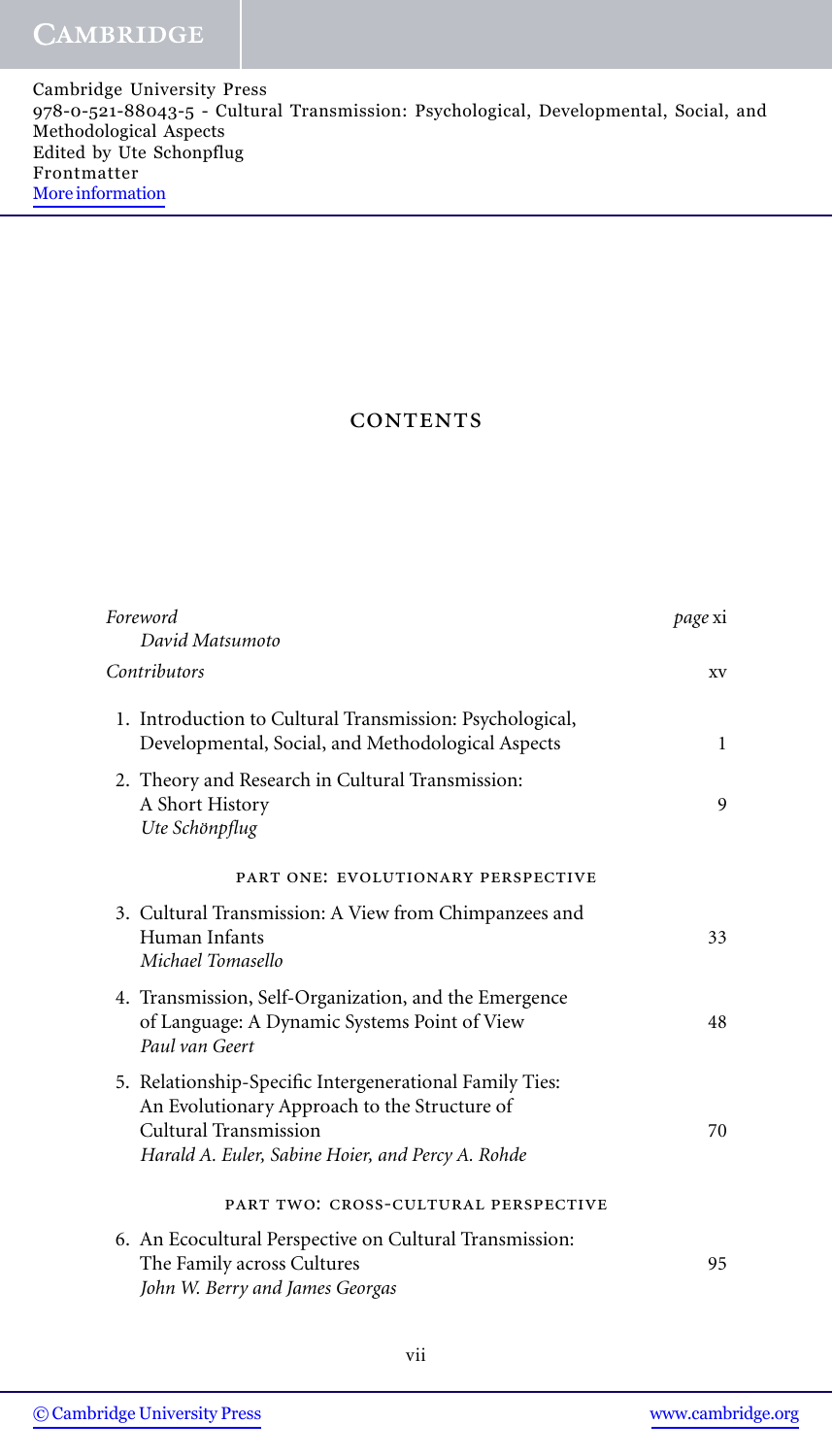| <b>V111</b> | Contents                                                                                                                                                                                                                                              |     |
|-------------|-------------------------------------------------------------------------------------------------------------------------------------------------------------------------------------------------------------------------------------------------------|-----|
|             | 7. Intergenerational Relations and Cultural Transmission<br>Gisela Trommsdorff                                                                                                                                                                        | 126 |
|             | 8. Intergenerational Transmission, Social Capital,<br>and Interethnic Contact in Immigrant Families<br><b>Bernhard Nauck</b>                                                                                                                          | 161 |
|             | 9. Developmental Processes Related to Intergenerational<br>Transmission of Culture: Growing Up with Two Cultures<br>Amado M. Padilla                                                                                                                  | 185 |
|             | 10. The Transmission Process: Mechanisms and Contexts<br>Ute Schönpflug and Ludwig Bilz                                                                                                                                                               | 212 |
|             | 11. Accounting for Parent-Child Value Congruence:<br>Theoretical Considerations and Empirical Evidence<br>Ariel Knafo and Shalom H. Schwartz                                                                                                          | 240 |
|             | 12. Culture, Migration, and Family-Value Socialization:<br>A Theoretical Model and Empirical Investigation with<br>Russian-Immigrant Youth in Israel<br>Ariel Knafo, Avi Assor, Shalom H. Schwartz, and Limor David                                   | 269 |
|             | 13. Immigrant Parents' Age Expectations for the<br>Development of Their Adolescent Offspring:<br>Transmission Effects and Changes after Immigration<br>Eva Schmitt-Rodermund and Rainer K. Silbereisen                                                | 297 |
|             | PART THREE: INTRACULTURAL VARIATIONS                                                                                                                                                                                                                  |     |
|             | 14. Intergenerational Transmission of Moral Capital across<br>the Family Life Course<br>Merril Silverstein and Stephen J. Conroy                                                                                                                      | 317 |
|             | 15. Similarity of Life Goals in the Family: A Three-Generation Study<br>Alexander Grob, Wibke Weisheit, and Veronica Gomez                                                                                                                            | 338 |
|             | 16. The Intergenerational Transmission of Xenophobia and<br>Rightism in East Germany<br>Bernd Six, Kristina Geppert, and Ute Schönpflug                                                                                                               | 370 |
|             | 17. Intergenerational Transmission of Violence<br>Haci-Halil Uslucan and Urs Fuhrer                                                                                                                                                                   | 391 |
|             | 18. "Don't Trust Anyone over 25": Youth Centrism,<br>Intergenerational Transmission of Political Orientations,<br>and Cultural Change<br>Tom F. M. ter Bogt, Wim M. J. Meeus, Quinten A. W. Raaijmakers,<br>Frits van Wel, and Wilma A. M. Vollebergh | 419 |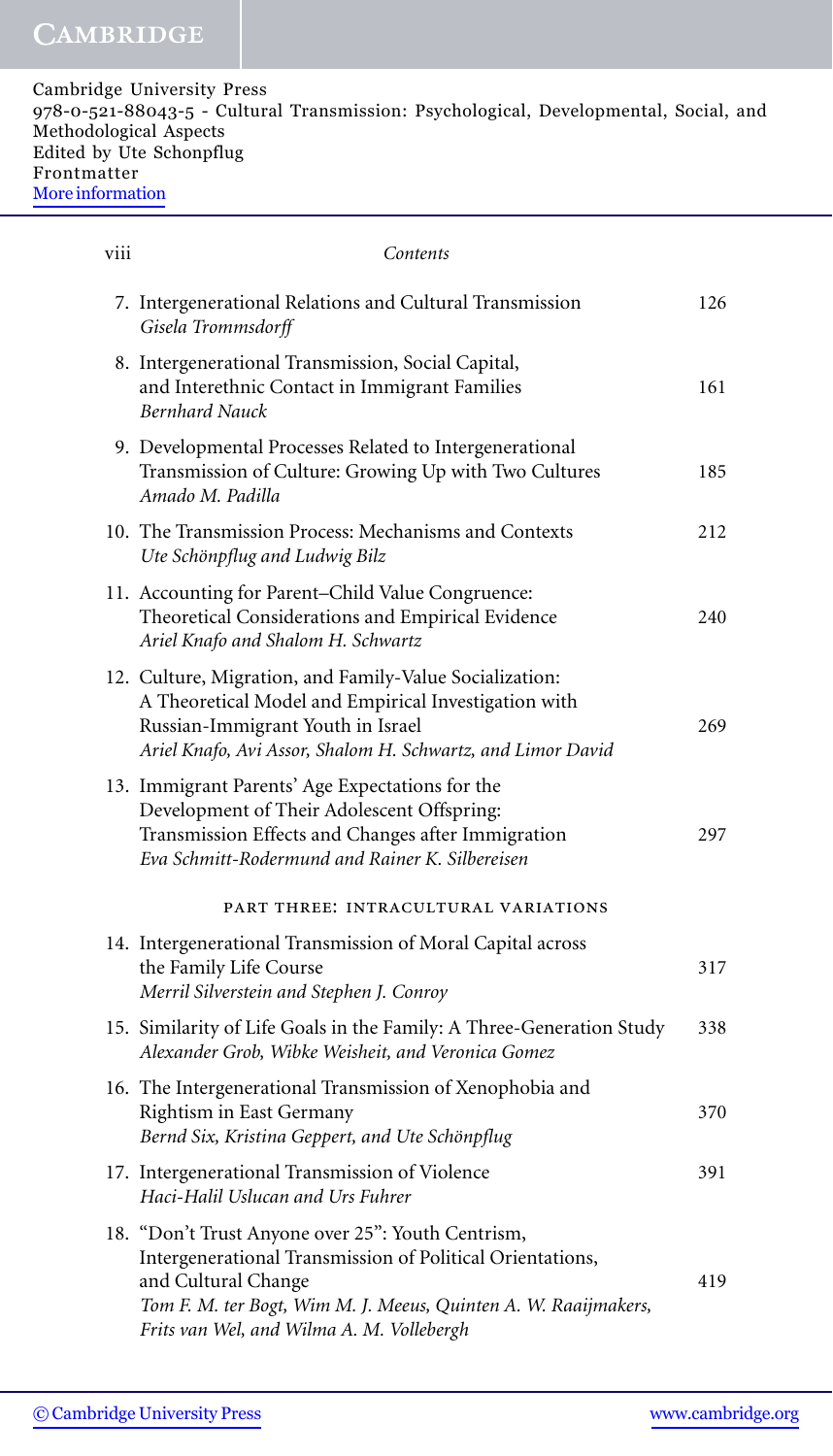| Cambridge University Press                                                           |  |
|--------------------------------------------------------------------------------------|--|
| 978-0-521-88043-5 - Cultural Transmission: Psychological, Developmental, Social, and |  |
| Methodological Aspects                                                               |  |
| Edited by Ute Schonpflug                                                             |  |
| Frontmatter                                                                          |  |
| More information                                                                     |  |
|                                                                                      |  |

| Contents                                                                                        | 1X  |  |
|-------------------------------------------------------------------------------------------------|-----|--|
| 19. Value Transmission and Zeitgeist Revisited<br>Klaus Boehnke, Andreas Hadjar, and Dirk Baier | 441 |  |
| 20. Epilogue: Toward a Model of Cultural Transmission<br>Ute Schönpflug                         | 460 |  |
| Indox                                                                                           |     |  |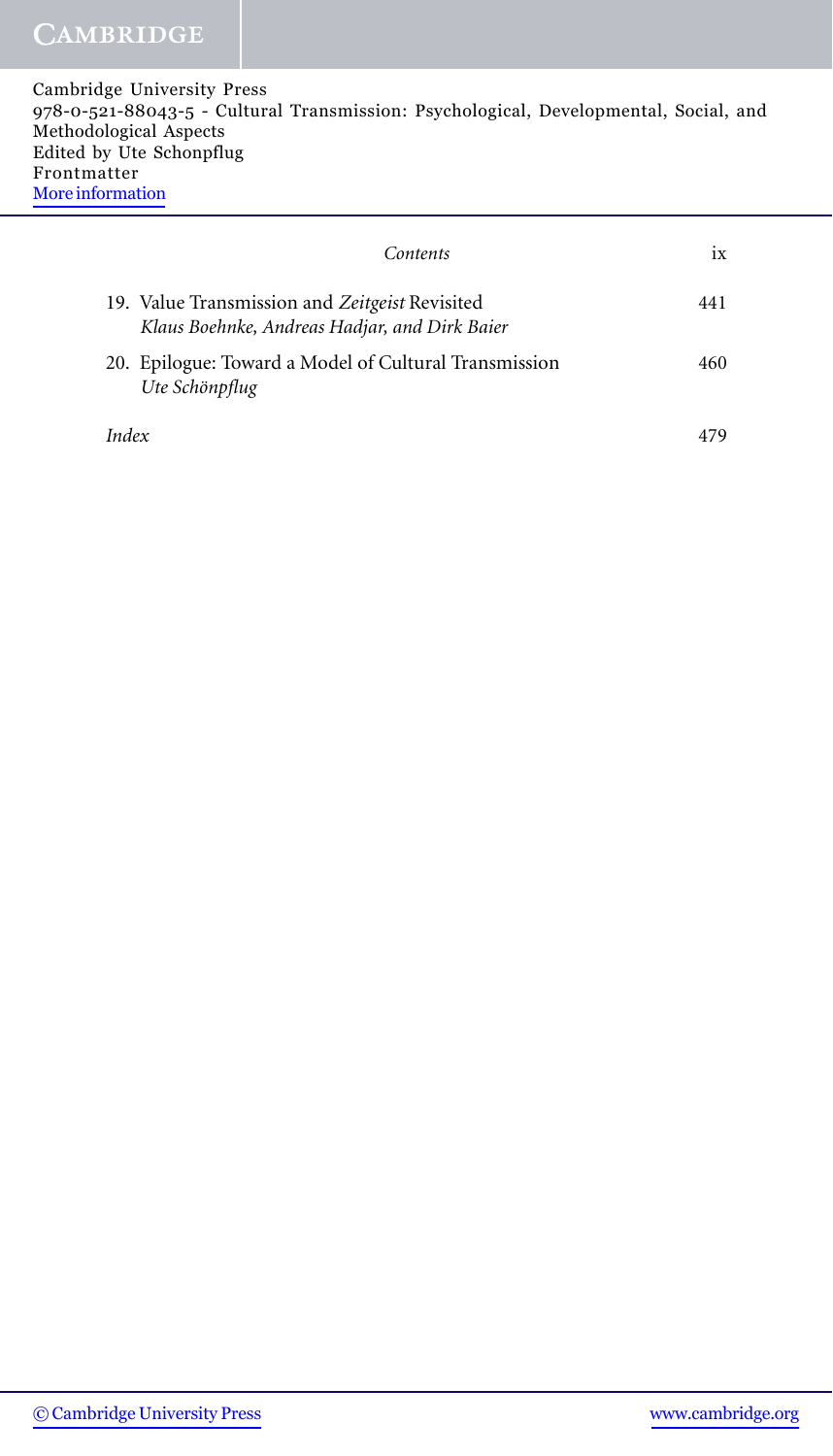### foreword

Although cross-cultural studies in psychology have existed for more than 100 years, it has only been in the past decade or two that contemporary, mainstream psychology has embraced the importance of culture as a significant influence on psychological processes. In the past two decades, we have gained much knowledge and improved our understanding of the nature, contents, and functions of culture as a macrosocial variable and of its relationship to behavior on the individual level. At a time when more and more of psychology is looking inward and at the micro-level building blocks of behavior in neurons, neurochemicals, and brain processes, the study of culture and its relationship with psychology is refreshing as it looks outward, beyond the individual, into groups and contexts to find frameworks and platforms for understanding human behavior.

This work is still in process, however, and one of the major problems that psychologists doing work involving cultures face entails how to link individual-level human behavior with cultural-level phenomena. Indeed, the field is still plagued by studies dominated by quasi-experimental designs, in which differences are observed across supposed cultural groups and researchers interpret the source of these differences as cultural with little or no empirical justification (Matsumoto & Yoo, 2006). In fact, many researchers go beyond making these ecological fallacies (Campbell, 1961) and even attribute causal mechanisms to culture from such data, interpreting that culture "caused" the differences observed or that their data highlighted "cultural influences on" psychological processes. (Matsumoto and Yoo [2006] called these kinds of mistaken attributions "cultural attribution fallacies.")

It is in this important gap in our theoretical conceptualizations and empirical approaches that work on cultural transmission makes a strong contribution. Examining the ways in which the contents of culture – explicit and implicit, objective and subjective – are transmitted to members of a cultural group, studies of cultural transmission ultimately aim to forge those linkages between culture as a macro-level, social construct and individual-level psychological processes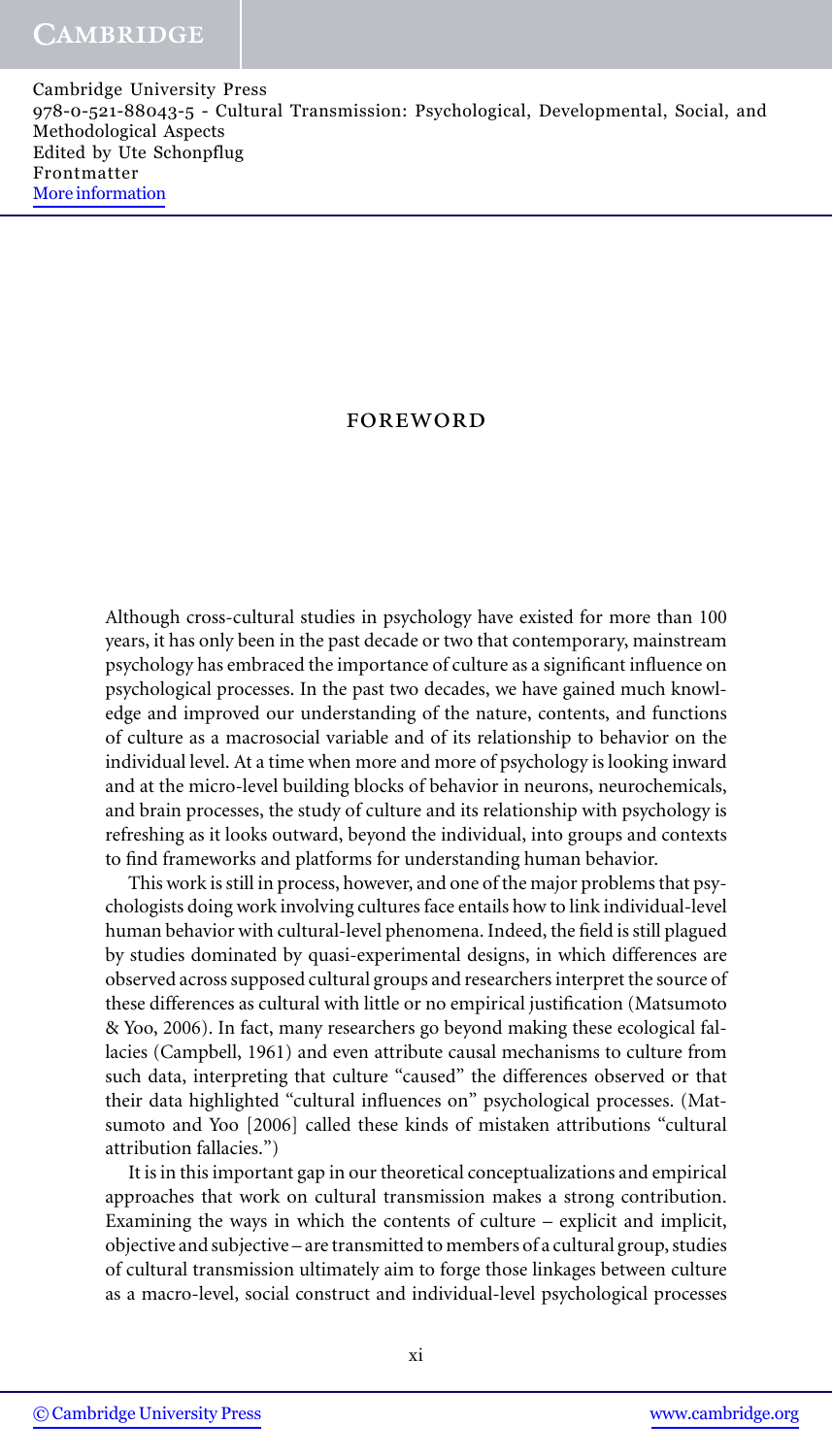#### xii *Foreword*

that many researchers take for granted or blatantly ignore. By understanding those linkages, cultural-transmission researchers are able to highlight how the contents of culture are translated and communicated, highlighting the close bonds that are formed between individuals and the societies and cultures in which they live.

This edited book, *Cultural Transmission: Psychological, Developmental, Social, and Methodological Aspects*, is the first volume published in the series titled "Psychology and Culture." The focus of this series is the impact of culture on a wide variety of psychological processes. This book highlights the major contributions that this effort has made to date. Schönpflug has assembled the world's foremost researchers in the area of cultural transmission, each of whom has brought to bear the state-of-the-art thinking and research in his or her respective area. Collectively, this volume amasses the amazing amount of work that has been accomplished in the field and highlights many of the significant contributions to our understanding of this important topic to date. This work describes the contents and processes of culture as a uniquely human product; the direction in which transmission occurs – vertically, horizontally, and obliquely; and its manifold ways of spreading out. Because of this work, we can discard primitive notions of cultural transmission as being primarily vertical and unidirectional (e.g., parent to child) and understand transmission as occurring within families, peers, and institutions – and going in both directions.

The work in this volume also shows that cultural transmission is selective: not all of the contents of culture are transmitted to all cultural members. This important concept provides the basis for understanding individual differences as well as cultural fluidity, both clearly important topics in the study of culture and psychology. The work emphasizes not only what is being transmitted but also how and why – that is, allowing for survival mechanisms and ways of being to "rachet up" in each successive generation, ensuring not only the survival of the human species but also its flourishing.

By presenting the major contributions that this work on cultural transmission has made to psychology in recent years, the volume also takes a thorough, objective look at what is missing – the gaps in our knowledge – and the limitations in current research approaches to transmission. The final chapter provides readers with a road map of the future, one that should forge new ways to understand transmission as well as new ways to study it.

In my opinion, no serious student of culture and its relationship with psychological processes should be without a strong, solid foundation in understanding the nature of cultural transmission, because this is precisely the work that allows us to make those precious links between culture and psychology. Without those links, our understanding of the relationship between culture and psychology is doomed to be confined by the inherent limitations of doing research without incorporating cultural-context variables (Poortinga, 1990) or understanding the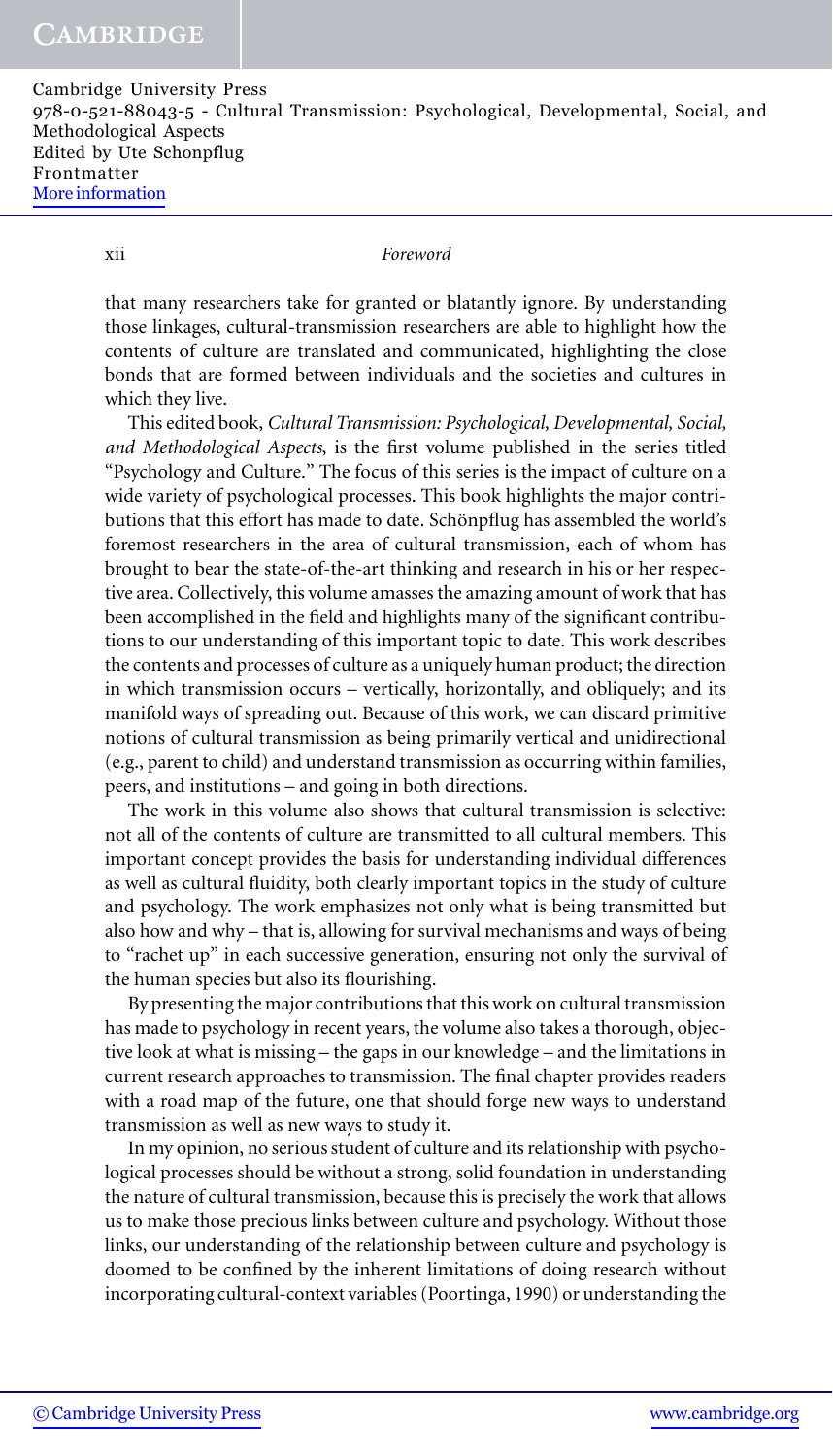| Cambridge University Press                                                           |  |  |
|--------------------------------------------------------------------------------------|--|--|
| 978-0-521-88043-5 - Cultural Transmission: Psychological, Developmental, Social, and |  |  |
| Methodological Aspects                                                               |  |  |
| Edited by Ute Schonpflug                                                             |  |  |
| Frontmatter                                                                          |  |  |
| More information                                                                     |  |  |
|                                                                                      |  |  |

#### *Foreword* xiii

nature, processes, and mechanisms of cultural transmission. This volume should be read by all serious students of culture.

> David Matsumoto San Francisco, CA, USA July 2008

#### references

Campbell, D. T. (1961). The mutual methodological relevance of anthropology and psychology. In F. L. Hsu (Ed.), *Psychological anthropology* (pp. 333–352). Homewood, IL: Dorsey.

Matsumoto, D., & Yoo, S. H. (2006). Toward a new generation of cross-cultural research. *Perspectives on Psychological Science*, *1*(3), 234–250.

Poortinga, Y. H. (1990). Towards a conceptualization of culture for psychology? *Cross-Cultural Psychology Bulletin, 24*, 2–10.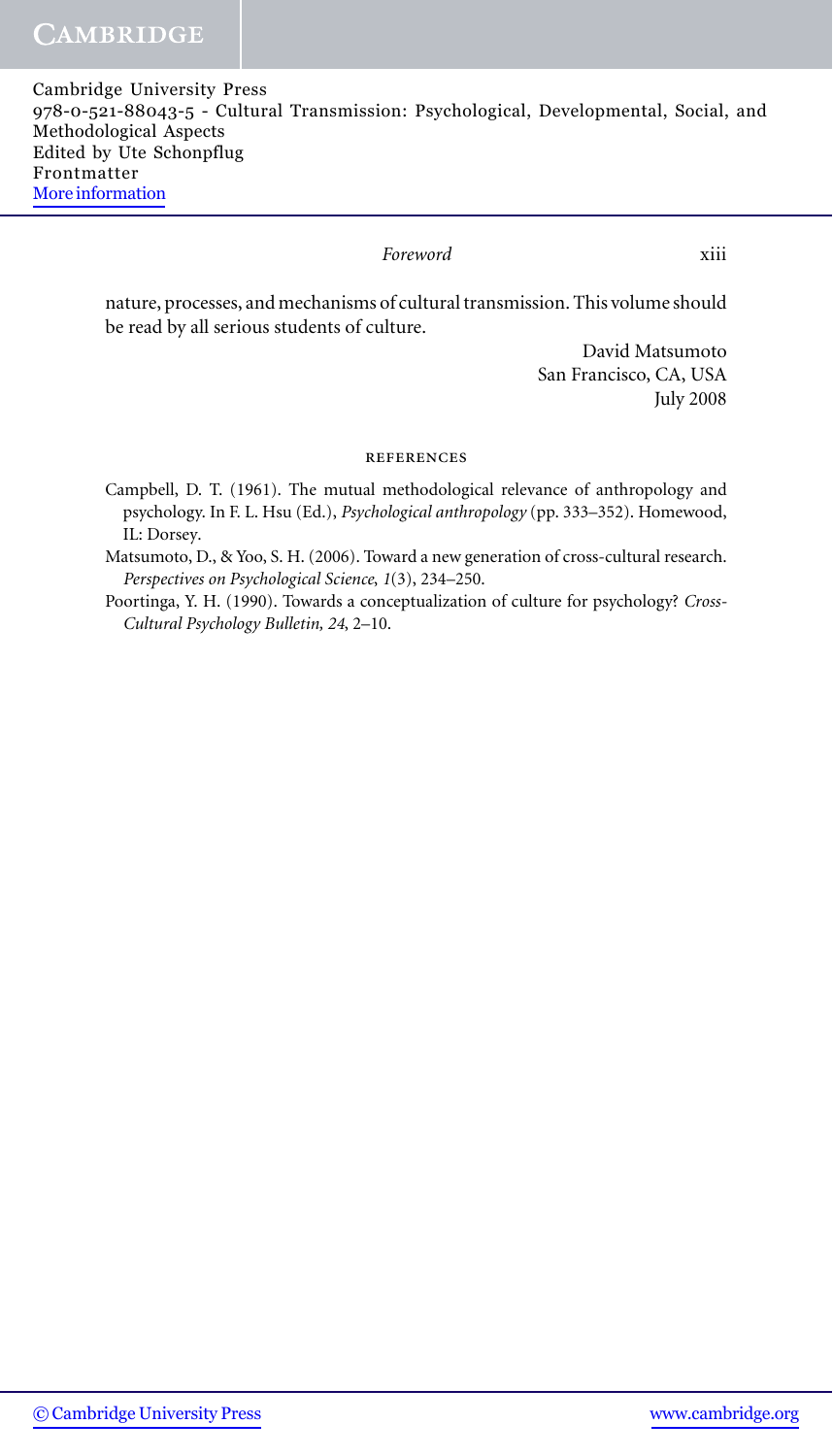### **CONTRIBUTORS**

avi assor is Associate Professor and head of the educational psychology program at Ben Gurion University (Israel). His research focuses on processes affecting children's autonomous internalization of values endorsed by parents and educators. He is also involved in the development and assessment of school reforms based mainly on self-determination theory.

DIRK BAIER is currently Research Associate at the Criminological Research Institute in Hannover (Germany), where he organizes a large youth survey on violence. His main interests are in deviance, right-wing extremism, and youth sociology.

john w. berry is Professor Emeritus of Psychology at Queen's University (Canada). He obtained his Ph.D. at the University of Edinburgh (Scotland) and has received honorary doctorates from the University of Athens (Greece) and Université de Genève (Switzerland). He has published more than 30 books in the areas of cross-cultural, social, and cognitive psychology. His main research interests are in the areas of acculturation and intercultural relationships, with an emphasis on applications to immigration, educational, and health policy.

LUDWIG BILZ is Assistant Professor at the Faculty of Educational Science of the Technical University of Dresden (Germany). His research interests are in health psychology and educational psychology.

klaus boehnke is Professor of Social Science Methodology at the International University, Bremen (Germany). He is the current Secretary General of the International Association for Cross-Cultural Psychology. His research interests are youth research and methodology. He also actively pursues activities in peace psychology.

stephen j. conroy is currently Associate Professor of Economics at the University of San Diego (United States). He also completed a National Institute on Aging postdoctoral research traineeship in gerontology. His multidisciplinary research has appeared in a variety of well-known venues.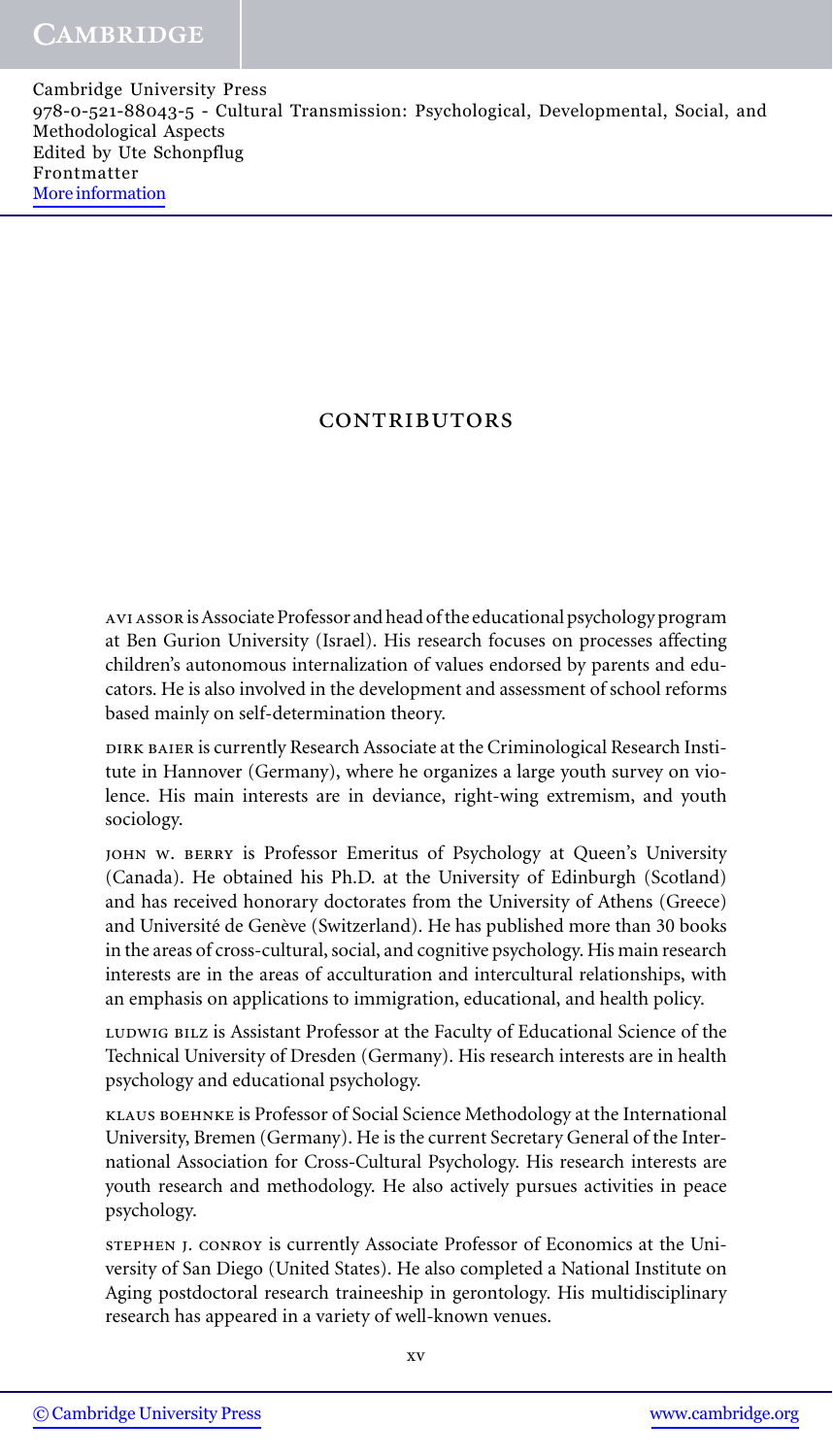xvi *Contributors*

limor david was a student at the Open University (Israel). Her research focuses on cross-cultural psychological aspects of migration. She is now engaged in educational activities.

harald a. euler received his Ph.D. from Washington State University. Since 1974, he has been Professor of Psychology at the University of Kassel (Germany). His current research interests include the evolutionary psychology of family relations, children, and women from nontraditional families.

urs fuhrer is Professor of Developmental and Educational Psychology at the Otto-von-Guericke-University, Magdeburg (Germany). His main research focuses on the relationship between parenting and child development within the family and cultural context. In addition, his research involves mediational theories of mind, with a special interest in identity formation.

james georgas is Emeritus Professor of Psychology at the University of Athens (Greece). He is President of the International Association for Cross-Cultural Psychology and a member of the executive boards of several international psychological associations. His current research interests are in family across cultures, theory and methodology in cross-cultural research, construction of psychometric tests, and attitudes and values.

kristina geppert received her M.A. in psychology from Martin Luther University, Halle-Wittenberg (Germany). Her interests are in workplace, organizational, and educational psychology.

veronica gomez is a Ph.D. student in personality and developmental psychology at the University of Basel (Switzerland). Her research interests involve self-regulation across the life span with a focus on cohort-specific personality processes and subjective well-being across cultures.

alexander grob is trained in developmental and clinical psychology. Since 2005, he has been Professor of Personality and Developmental Psychology at the University of Basel (Switzerland). His research interests focus on transgenerational processes in the family and personality development across the life span, as well as structure and antecedents of life events.

andreas hadjar is research associate in an internationally comparative project on dominance ideologies among youth and lecturer at the Department of Sociology of Chemnitz University of Technology (Germany), where he also received his Ph.D. in sociology in 2003. His research interests encompass a broad range of topics in political sociology, family sociology, and sociology of education.

sabine hoier received her M.A. in biology and sociology from the University of Kassel (Germany) and is now Assistant Professor at the same university. Her research interests include human sperm competition, family relations, children, and women from nontraditional families.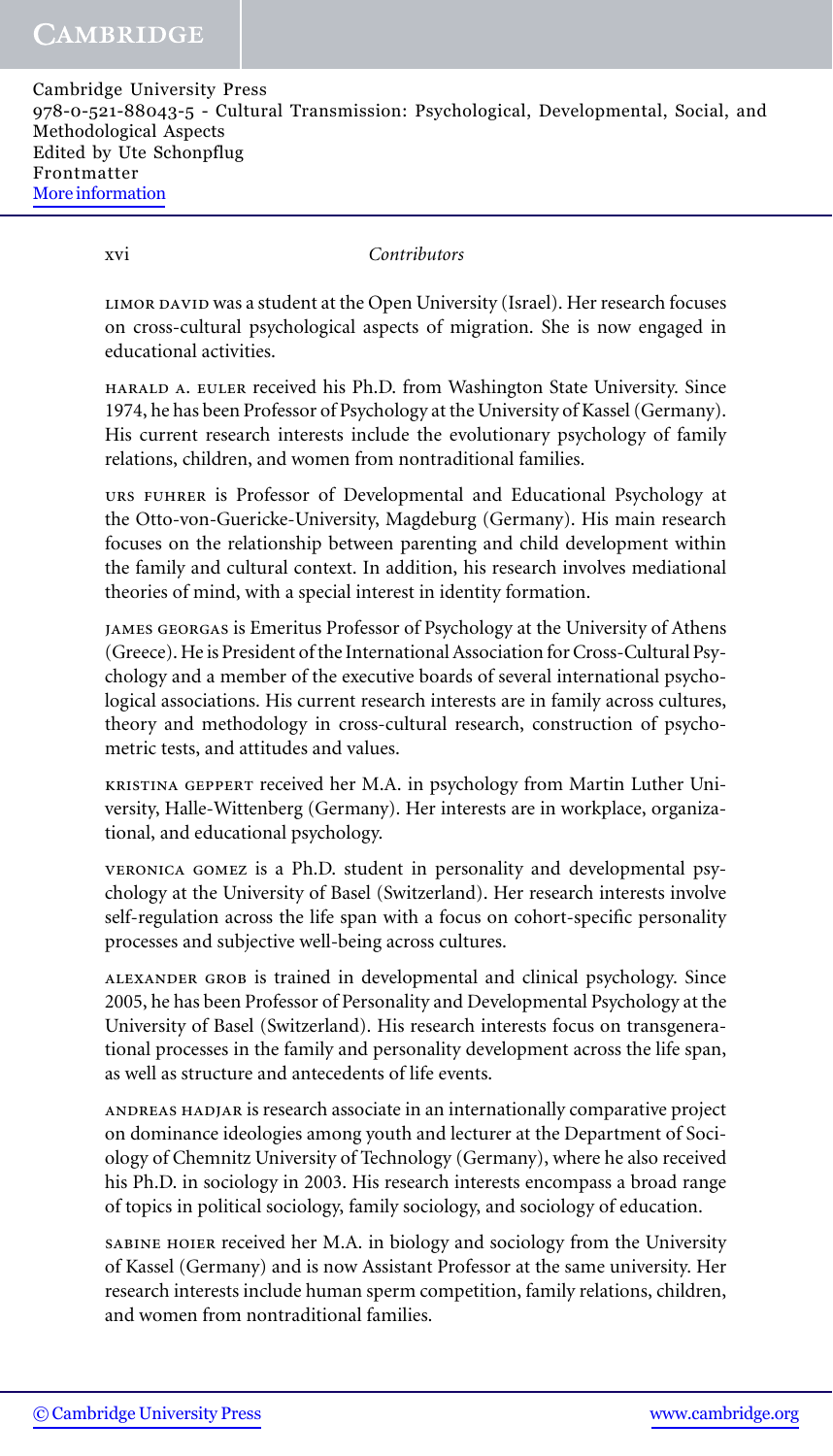*Contributors* xvii

ariel knafo is Assistant Professor of Psychology at The Hebrew University of Jerusalem (Israel). He completed his Ph.D. in intergenerational value transmission at The Hebrew University of Jerusalem. His research projects focus on adolescents' values and behaviors (e.g., aggression and substance abuse) and on the influence of genetics and the environment on the development of prosocial behavior and values in adults and children.

wim m. j. meeus is Professor of Adolescent Psychology at Utrecht University (the Netherlands). He has published on adolescent moral development, political attitudes, and missing-data treatment.

bernhard nauck is Professor of Sociology at Chemnitz University of Technology (Germany). His main areas of interest are family population, life course, and migration, with special emphasis on cross-cultural comparisons. He is the author of some of the reports for the German government regarding the situation of families and migrants in Germany.

amado m. padilla is currently Professor of Educational Psychology at Stanford University and a Fellow of the American Psychological Association (United States). He has published extensively on ethnic identity, acculturation, bilingualism, and education of immigrant students. He is the founding editor of the *Hispanic Journal of Behavioral Sciences*.

quinten a. w. raaijmakers is Senior Researcher at Utrecht University (the Netherlands). He has published on adolescent moral development, political attitudes, and missing-data treatment.

PERCY A. ROHDE received his Ph.D. in biology from the University of Kassel (Germany). He published in the field of sexual selection and parental care in birds and has more recently turned to human evolutionary psychology. His research interests include sexual selection, family relations, and parental care.

eva schmitt-rodermund is Director of the Division for Academic and Student Affairs at the University of Jena (Germany). Her research interests concern human development across the life span, with an emphasis on adolescence. Her main research interests focus on the acculturation of immigrants and career development.

UTE SCHÖNPFLUG was Professor of Developmental Psychology at Martin Luther University, Halle-Wittenberg (Germany), until 2002. She is an adjunct member of the Institute of Cognitive Science in Boulder, Colorado (United States) and teaches at Free University of Berlin (Germany). Her research interests are in the areas of cultural transmission, bilingual language development, and text processing.

shalom h. schwartz is Emeritus Professor of the Leon and Clara Snyderman Chair of Psychology at The Hebrew University of Jerusalem (Israel). He started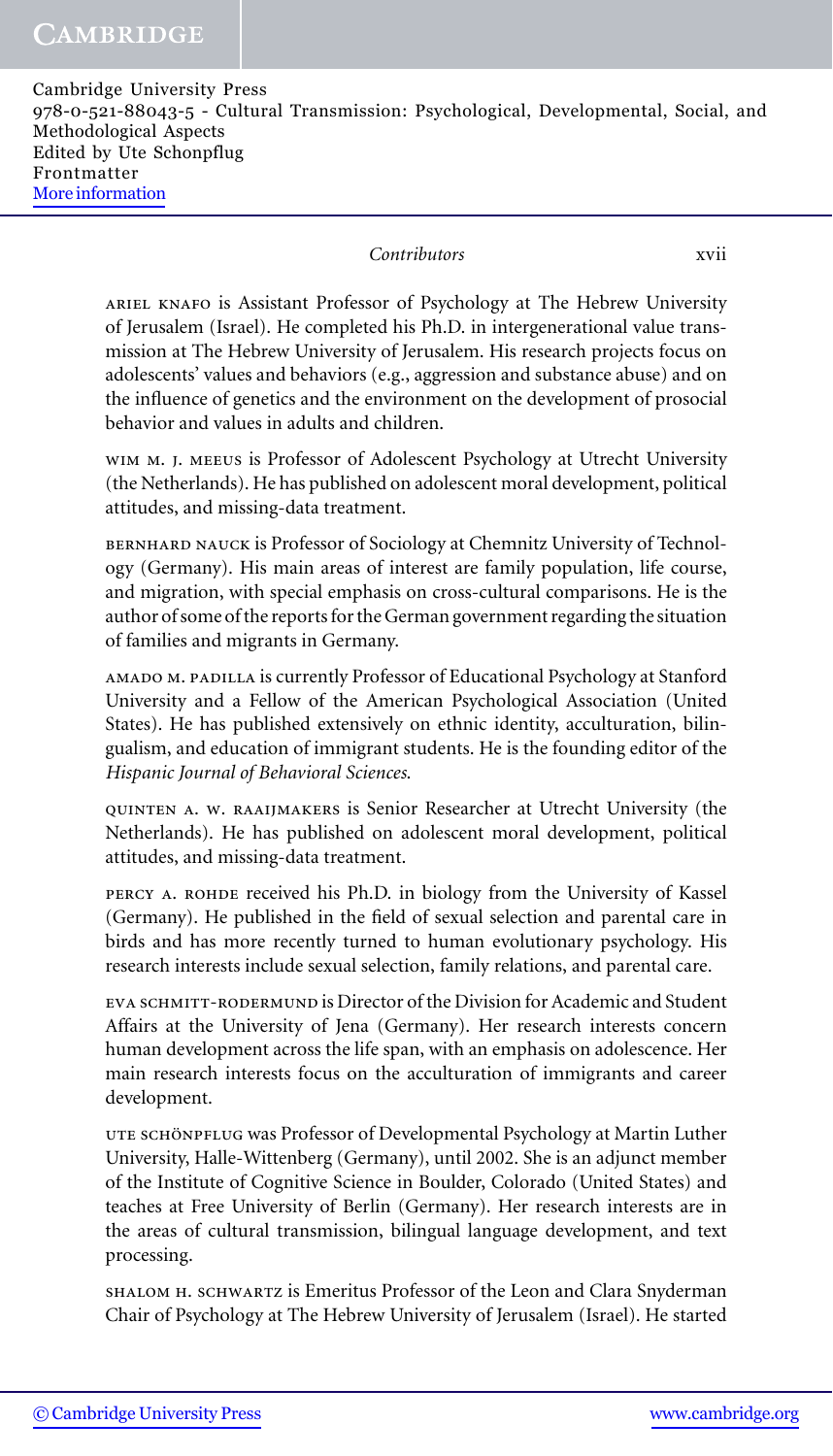xviii *Contributors*

his academic career in the United States. Since 1979, he has taught in Israel, where his research interests have included helping behavior, intergroup conflict, and basic human values. He coordinates an international project in more than 60 countries that is studying the antecedents and consequences of individual differences in value priorities and the relations of cultural dimensions of values to societal policies and characteristics.

rainer k. silbereisen is Professor and Chair of Developmental Psychology at the University of Jena (Germany) and Adjunct Professor of Human Development and Family Studies at Pennsylvania State University (United States). He is Director of the Center for Applied Developmental Science in Jena. His research is mainly on behavioral development across the life span, with emphasis on cross-national differences and the role of social change.

merril silverstein is Professor of Gerontology and Sociology at the University of Southern California (United States). His research focuses on aging within the context of family life, including such issues as intergenerational transfers and transmission, grandparenting, migration, and public policy toward caregiving families. He currently serves as Principal Investigator of the Longitudinal Study of Generations and Mental Health. International projects include a study of aging families in rural China.

bernd six is Professor of Social and Organizational Psychology at Martin Luther University in Halle-Wittenberg (Germany). His research interests in social psychology involve the relationship of attitudes and behaviors, conditional analysis of organ donation in Germany and Japan, stereotypes and prejudices targeting minorities, differences between groups of foreigners, and East–West differences in Germany.

tom f. m. ter bogt is Professor of Pop Music and Popular Culture at the University of Amsterdam (the Netherlands). He has published on Protestant work ethic, leisure time, substance use, pop music, and popular culture. He produced a television series on the history of youth culture in the Netherlands.

michael tomasello taught at Emory University and worked at the Yerkes Primate Center in the United States for several years. He is now Codirector of the Max Planck Institute for Evolutionary Anthropology in Leipzig (Germany). His research interests focus on the processes of social cognition, social learning, and communication in human children and great apes.

gisela trommsdorff is Professor of Developmental Psychology and Cross-Cultural Psychology at the University of Konstanz (Germany). Among her many international positions in scientific organizations, she holds the position of vice president of the German-Japanese Society for Social Sciences. Her main interests involve child–parent relationships, values of children, development of emotions, prosocial behavior, and control orientations.